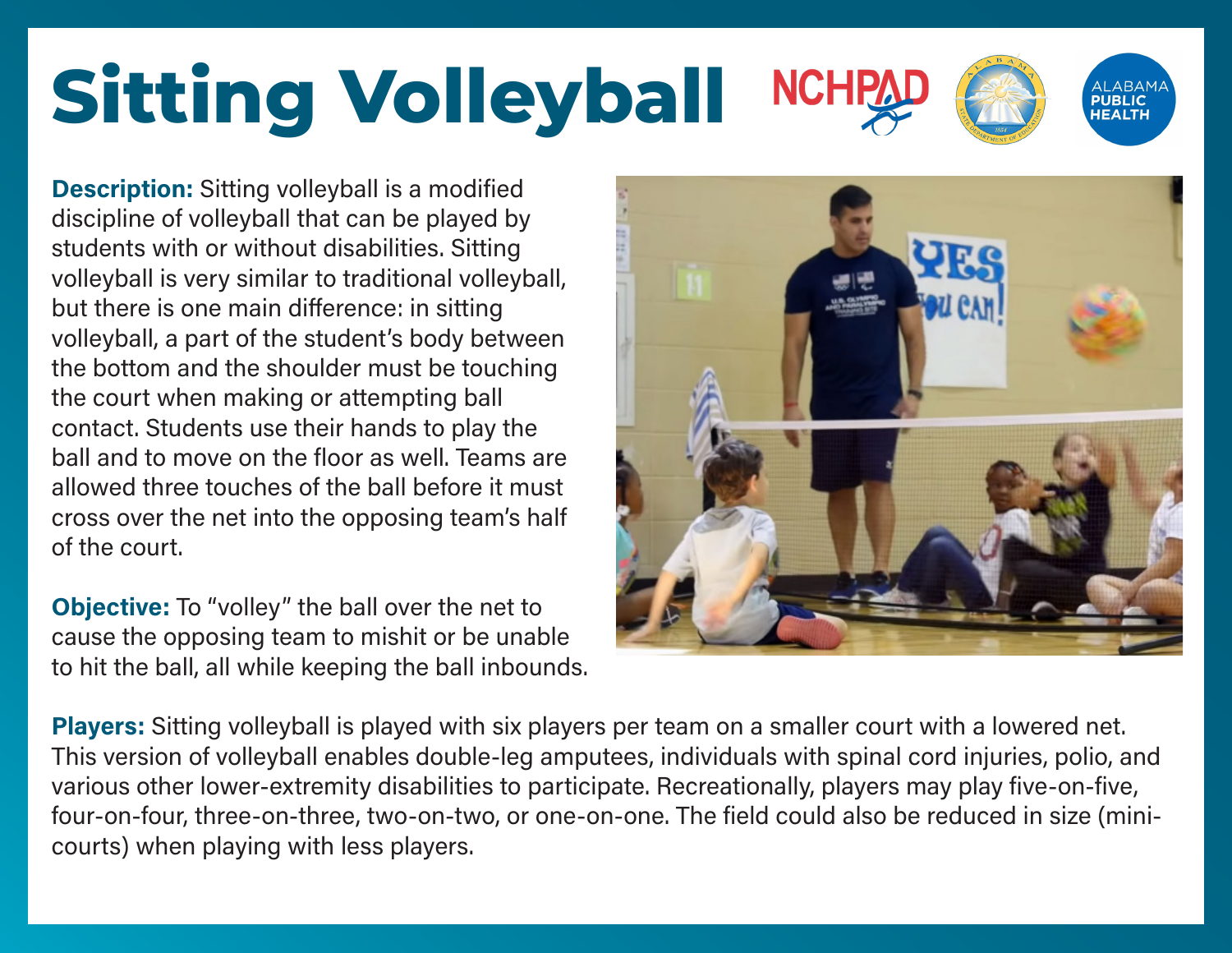**Boundaries:** The size of the court is reduced from 18 m x 9 m to 10 m x 6 m. The height of the net is lowered to 1.15 m for men and 1.05 m for women.

**Game-Play:** Each match is made up of five sets. The first four sets are played to 25 points. The fifth set is played to 15 points. All sets must be won with at least a two-point advantage. The first team to win three out of five sets wins the match.

### **Adaptations:**

- Change the size of the ball.
- Have various balls available to help students succeed with ball contact.
- Use large bright cones for students to see the boundaries.
- Have various heights for the nets.
- Allow for multiple hits beyond three for each side.
- Allow the ball to bounce (like in the game of Newcomb).
- Allow the server to serve closer to the net.
- Allow for underhand passing (do not call for lifting the ball).
- Allow the student to catch the ball first and then put it back up for play.
- Use larger, softer, brightly colored balls for motivation and fun.
- Minimize unnecessary background noises.
- Have students throw the ball in for serves, underhand pass, overhand pass, and sets.
- Use a beeping volleyball, or alternative ball, with a noise-making device for students with vision loss.
- Maintain bright lighting and a good contrast with background colors (brighter balls for easier tracking).
- If a wheelchair is obstructing underhand motions, work on overhand versus underhand serve skills.
- If the ball lands near a student who uses a wheelchair, instruct a teammate to set the ball on the lap tray of the student using the chair. Instruct the student who uses the wheelchair to put the ball back into play by knocking the ball off the lap tray (with head or arm) or rolling it down a ramp.



Playing Area Dimensions from: musculoskeletalkey.com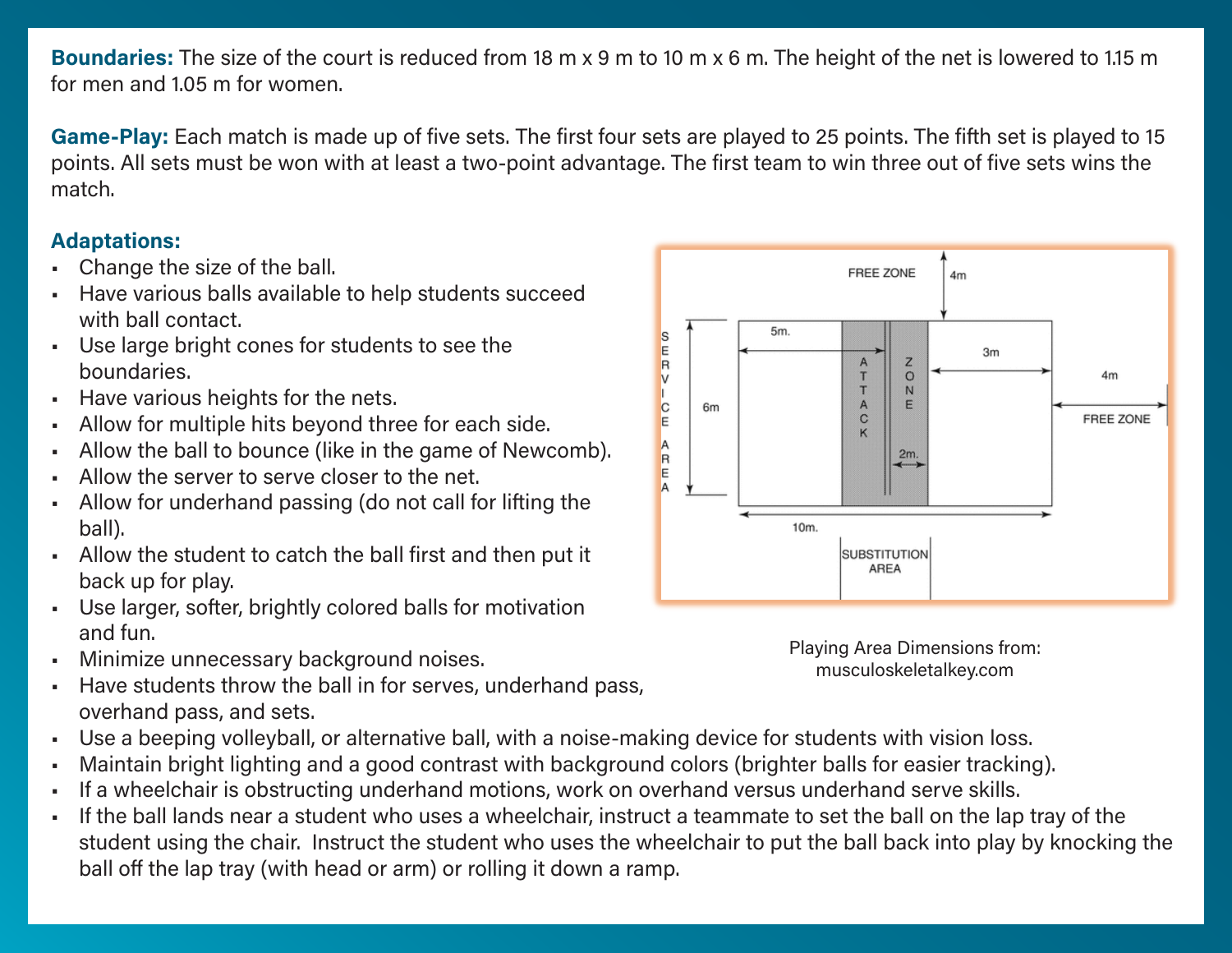### **Basketball**



**Description:** Basketball is a sport involving two teams competing to score points by shooting a ball through a hoop. Basketball can be played successfully by individuals with a variety of disabilities. The two major versions of basketball played within the disability sport community are ambulatory and wheelchair basketball.

**Objective:** To shoot the ball into the team's basket that is mounted at a fixed height. Players advance the ball by bouncing (dribbling) it while walking, running, pushing, wheeling, or by passing it to a teammate.

**Players:** During professional competitions, teams are composed by 5 or 3 players in the court at one time for each team depending on the type of the event. Recreationally, players may play four-on-four, three-on-three, two-on-two, and one-on-one.



Photo credit: http://playfoundation.net/faces/amp-1-basketball/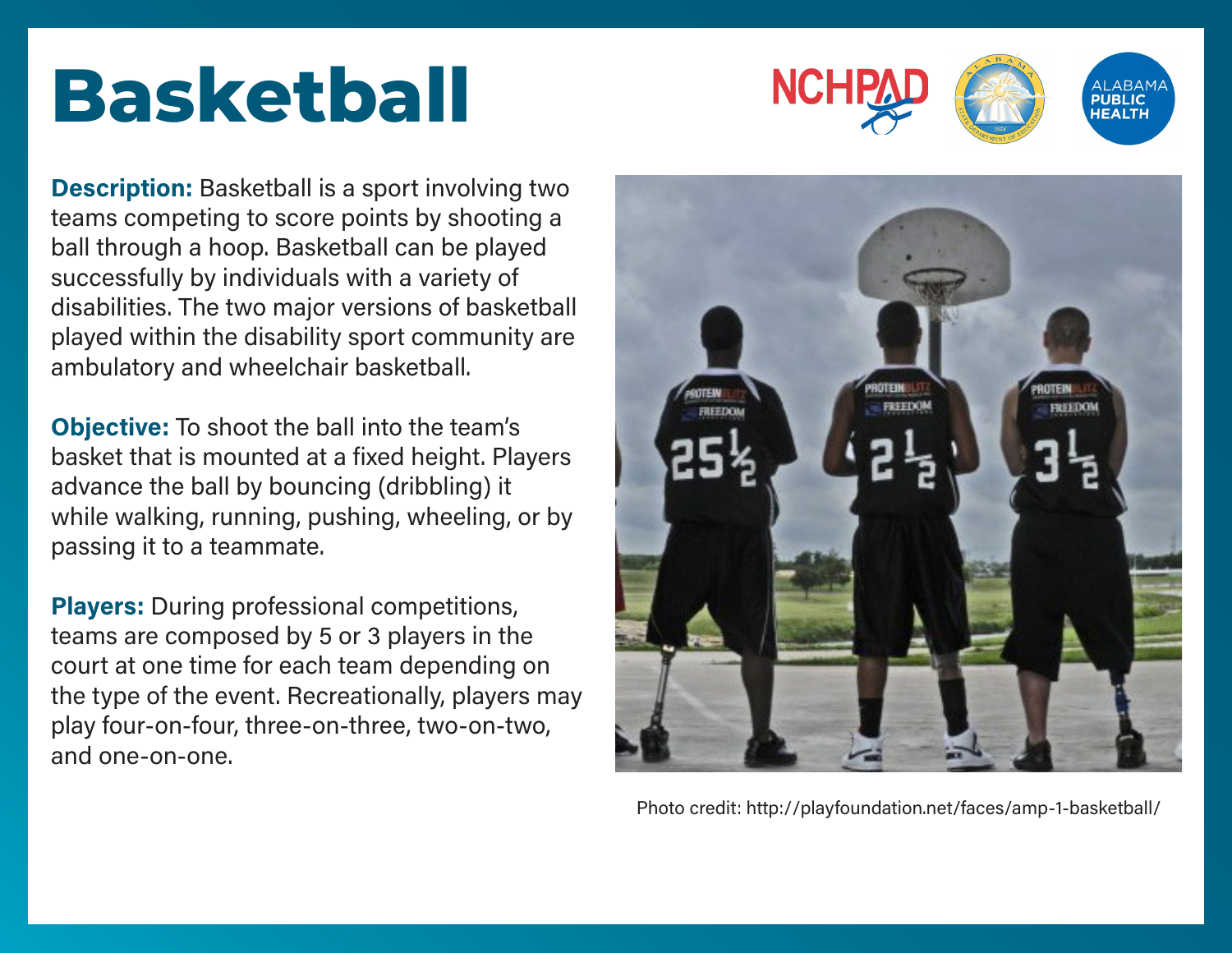**Boundaries:** The playing court shall be a rectangular surface free from obstructions and with minimum dimensions of 84 feet (25.60 m) in length and 50 feet (15.24 m) in width.

**Game-Play:** On offense, players may use a variety of shots—the layup, the jump shot, or a dunk; on defense, they may steal the ball from a dribbler, intercept passes, or block shots; either offense or defense may collect a rebound, which is a missed shot that bounces from rim or backboard. Recreationally, there are many variations on the duration of a game. You can split the game into time periods (2 halves or 4 quarters), or you can set at desired number of points to finish a game.

#### **Adaptations:**

- Use various adaptations to balls (size, weight, texture, color).
- Be flexible on rules by allowing a two-handed dribble, light traveling calls, and three-second lane violations.
- Lower the goal or use a basket or trash can for alternate scoring options.
- Slow the pace, especially when students are playing for the first time.
- Allow students to uses mobility devices such as wheelchairs and walkers.
- Decrease the size of the court and use more than two baskets if available.
- To increase participation, enforce a rule in which every student touches the ball before attempting a shot.
- Use a ball with a beeping or noise device and place a different noise device under the basket to assist students with a visual impairment.
- Allow the players to practice movement in the chair without the ball, and then progress to skills with the ball such as throwing, passing, catching, and dribbling.

| <b>Playing</b><br><b>Segment</b> | <b>Basket</b><br><b>Height</b> | <b>Court</b><br><b>Size</b> | 3-Point<br><b>Distance</b> | <b>Free-Throw</b><br><b>Distance</b> |
|----------------------------------|--------------------------------|-----------------------------|----------------------------|--------------------------------------|
| Ages 7-8                         | 8'                             | 50'x42'                     | N/A                        | 14'                                  |
| <b>Ages 9-11</b>                 | 9'                             | 74'x50'                     | N/A                        | 14'                                  |
| Ages 12-14                       | 10'                            | 84'x50'<br>or<br>94'x50'    | 19'9''                     | 15'                                  |
| Grades 9-12                      | 10'                            | 94'x50'                     | 22'2''                     | 15'                                  |

Equipment & Court Specifications Adapted from: www.usab.com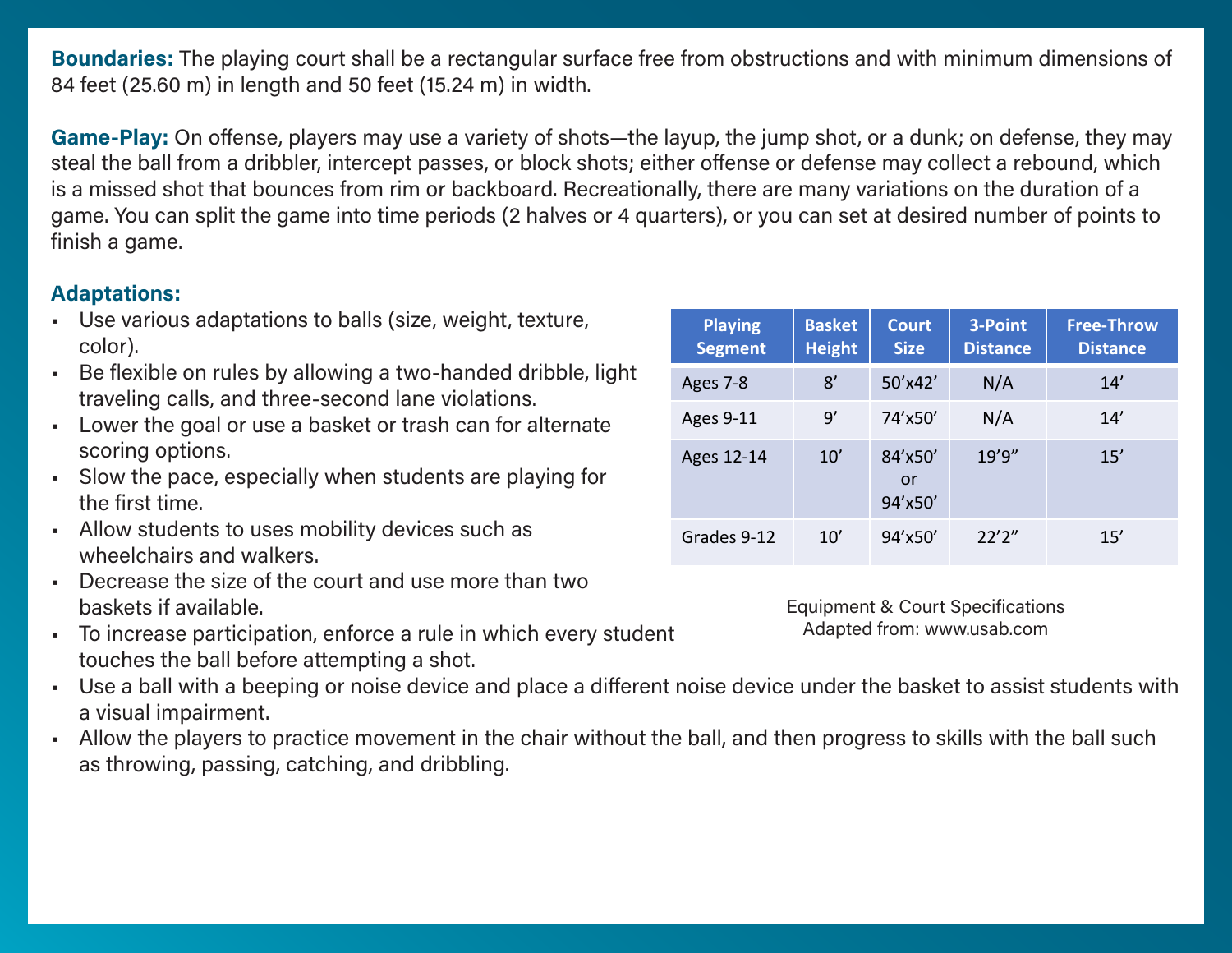## **Floor Hockey**



**Description:** Floor hockey is a term used to refer a collection of indoor hockey sports which were derived from various hockey codes. Five common variations of the sport exists, of which three are based on ice hockey, and two are based on bandy or field hockey. All variations of floor hockey is played on wooden surfaces like that of basketball courts. Different types of skates and sticks, and a ball or a puck, are used for different variations.

**Objective:** Teams must move the ball or puck towards the opponent's goal and score as many goals as possible within the match duration. To advance the ball or puck players must strike the ball or puck with a stick with a curved end.

**Players:** A typical team consists of six players: one goalie, one center—which is allowed to move full court, two forwards—offensive players who cannot go past the centerline, and the two guards—defensive players who cannot go past the centerline. From: https://history.vintagemnhockey.com/

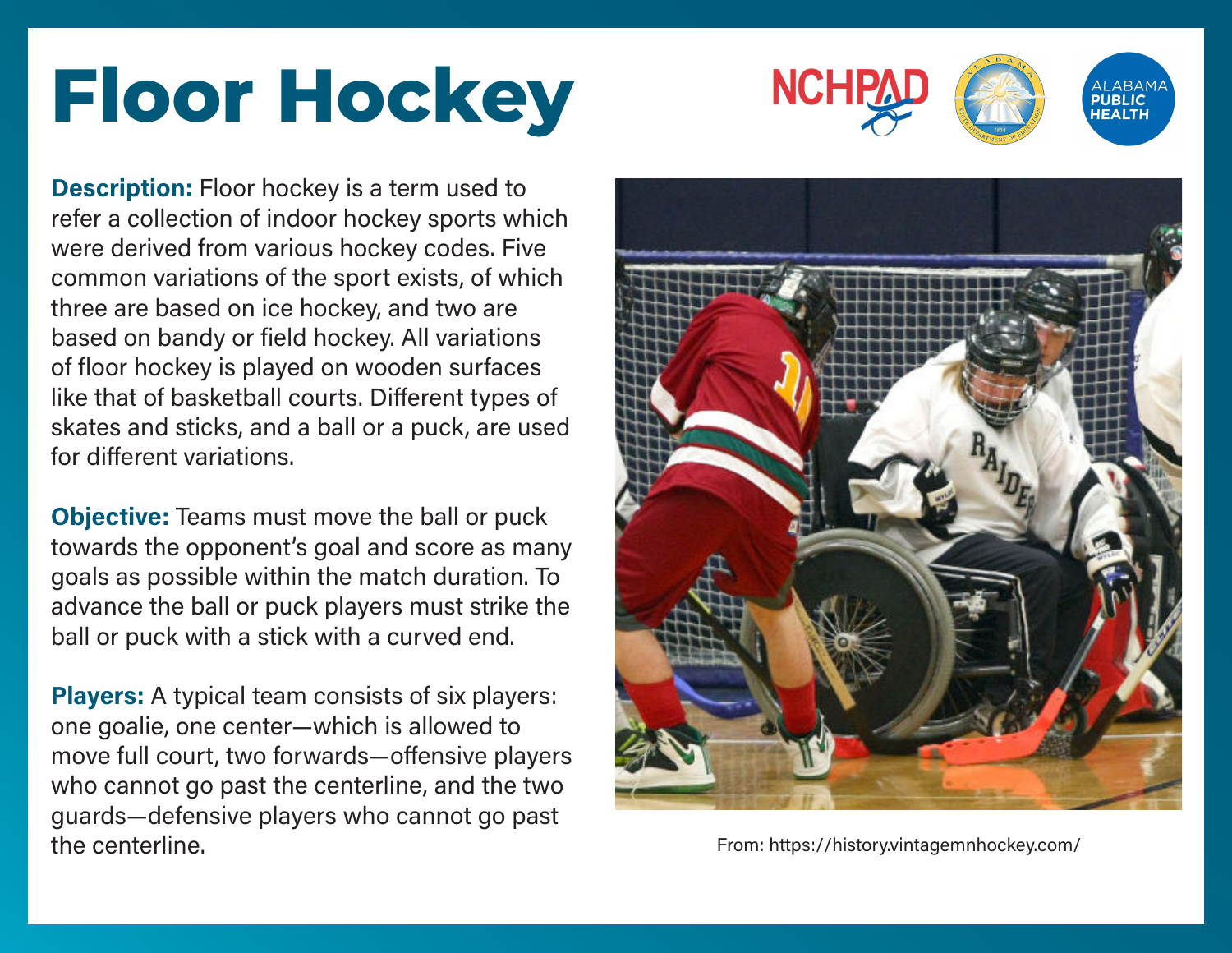**Boundaries:** The playing surface shall be a maximum of 17m x 31.6m (56' x 103.7') and a minimum of 12m x 24m (40' x 80') on a level surface and properly marked for Floor Hockey. The standard size shall be 14.6m x 26.8m (48' x 88'). Most schools will use the existing basketball boundaries at their gymnasiums to replicate a Floor Hockey rink. The dimensions of "the goal" shall be those of a regulation ice hockey goal. The goal posts shall be set 1.8 m (6 ft.) wide, 1.2m (4') high, and 0.6m (2') deep

**Game-Play:** The game begins with a face-off at the centerline, and a face-off begins play after a goal is scored. Each player tries to move the puck toward the opponent's goal. Play should be continuous, and the players will be moving almost constantly. Players will be more successful if they watch the puck or ball rather than their opponents. Keeping the stick below the waist and avoiding body contact with opponents are also essential factors in good play.

### **Adaptations:**

- Allow mobility devices in the court.
- Mark the area with poly-spots, mats, cones, tape, or rope.
- Use visual start and stop signals and penalties.
- Students can attempt to score in any goal net.
- Students are split into two teams and play scooter floorball.
- Use a ball with a noise device for students with visual impairments.
- Use a bright color and noise emitting balls for those with visual impairments.
- When attempting a goal, use visual cues for precision such as things to knockdown or a noise emitting device.
- Adjust the distance and size of the playing surface and goal nets to better accommodate the students' abilities.
- You can use more than two goal nets for larger classes. Assign a goal net for each team.
- Instead of a regulation size ball, you can use a bigger ball and floorball sticks made with pool noodles.
- Ensure that students are safe by using protective equipment such as protective goggles.



Floor Hockey Rink Dimensions From: www.sosc.org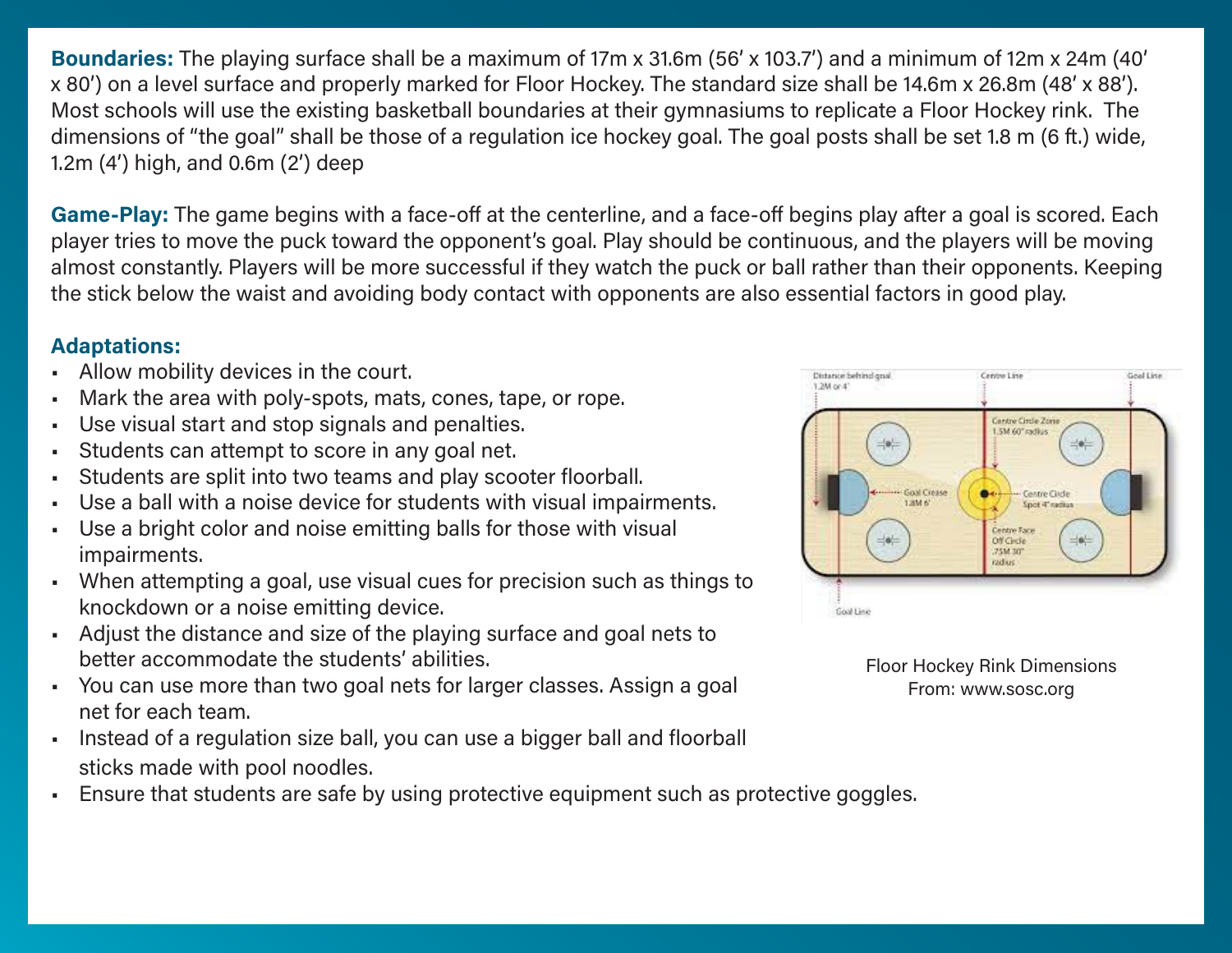# **Flying Disk**



**Description:** Flying Disc is a low-contact, self-refereed team sport played with a flying disc (or Frisbee™).

**Objective:** The team that scores the most goals wins the match. A goal is scored if a player catches a disc in the opposite end zone.

**Players:** A regulation outdoor game is played seven vs. seven, with substitutions allowed between points and for injuries. Recreationally, players may play six-on-six, five-on-five, four-on-four, three-onthree, or two-on-two. The field could also be reduced in size when playing with less players.

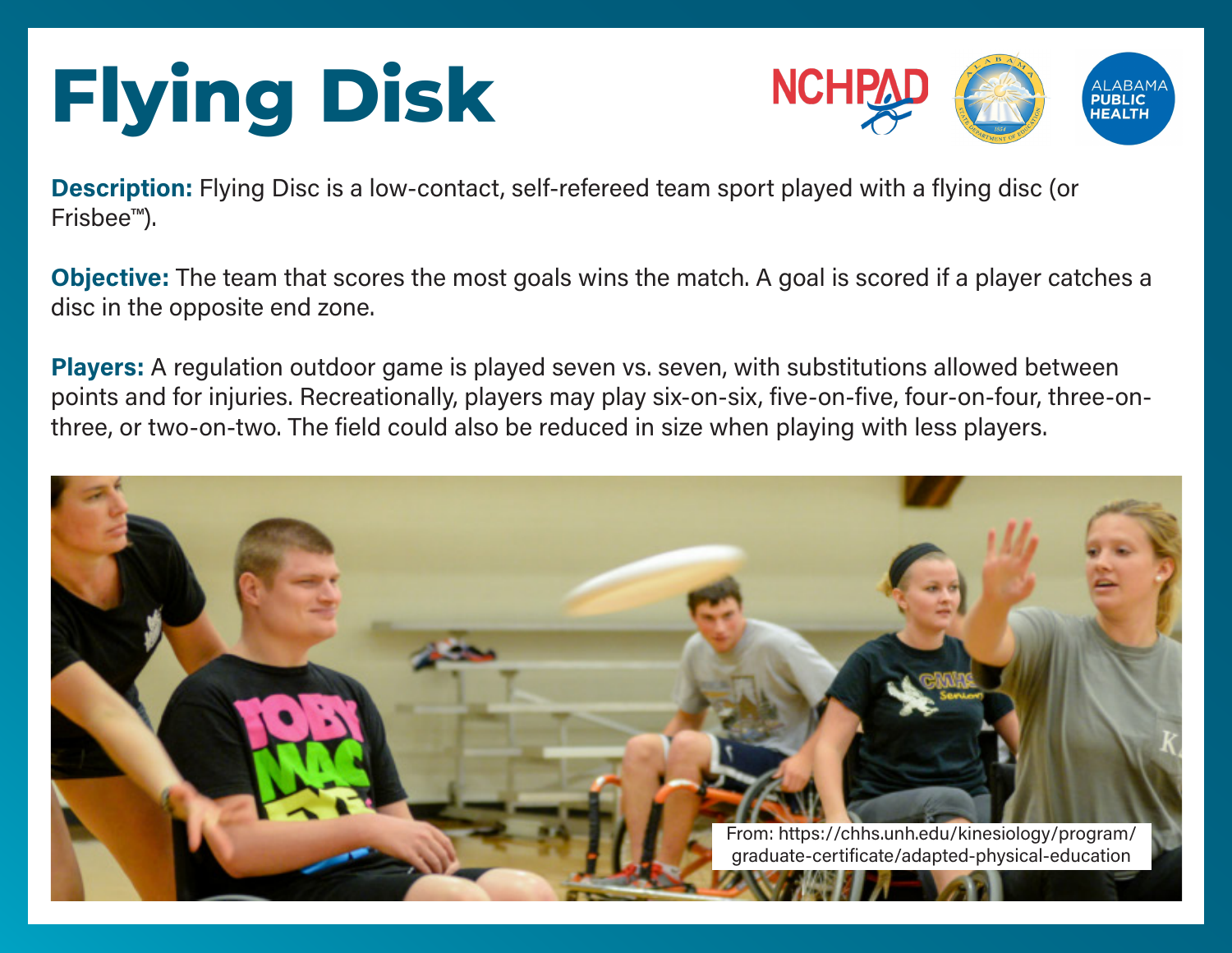**Boundaries:** A World Flying Disc Federation (WFDF) regulation field is 100 meters (330 ft) by 37 meters (121 ft), including end zones each 18 meters (59 ft) deep. The length of a USA Ultimate regulation field is 110 meters (360 ft).

**Game-Play:** Two teams of seven players compete on a playing field roughly the same length as a football field, but narrower. At each end of the playing field, there is an end zone. Each team defends one end zone. The player holding the disc cannot move, but only one foot must be stationary. Stretching and kneeling with the other foot is allowed. A team can advance the disc to the opposing end zone with any number of passes, including one long throw to the end zone. If a pass is incomplete (not caught before touching the ground), caught out of bounds, caught by a defending player, or knocked out of the air by the defense, it is a turnover and the opposing team immediately gains possession, playing to score in the opposite direction. Defenders cannot take the disc from an offensive player who has secured a catch.

### **Adaptations:**

- Use bigger and bright color discs and hoops.
- Use bicolor sports markers.
- Reduce the perimeter of the playing areas.
- Allow the students to score by touching a flying disc instead of catching it.
- Allow the students to use a light basket to catch the flying disc instead of catching it with their hands only.
- Allow students to hand the flying disc instead of throwing it on tag games.
- Allow the students to tip objects with the disc in their hand instead of throwing the disc towards the objects.
- 



Use a foam disc. **Figure 1.1** Use a foam disc. From: : http://en.wikipedia.org/wiki/Ultimate\_(sport) Author: Gustavb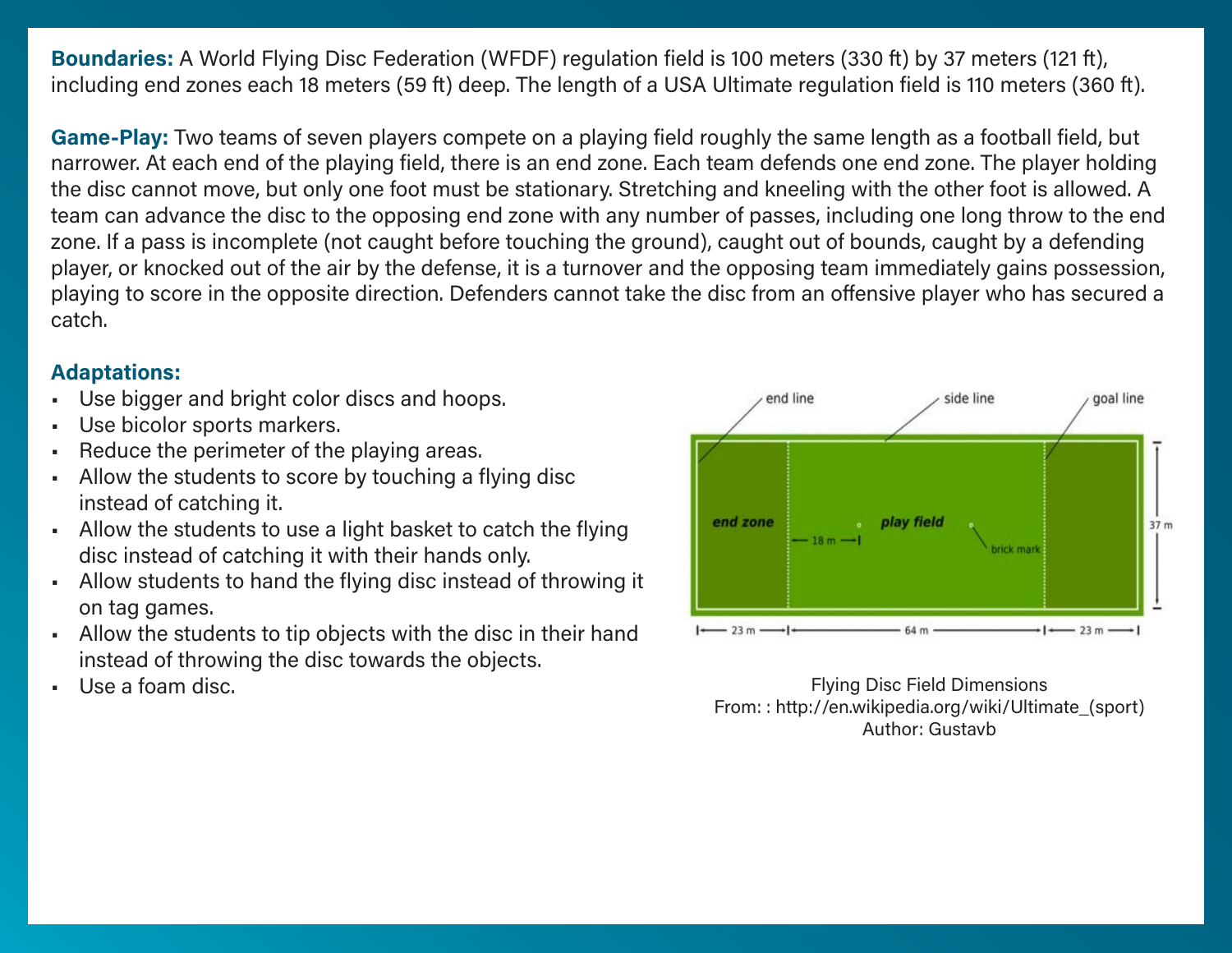



**Description:** The sport of soccer (called football in most of the world) is the world's most popular sport of the world. Soccer is played on a large grass field with a goal at each end. Soccer can be played by people with and without disabilities. There are various soccer modalities for people with disabilities:

- Hypertonia/Dyskinesia/Ataxia Soccer for athletes with neurological conditions
- Blind Soccer for athletes with visual impairments
- Amputee Soccer for athletes with limb loss
- Deaf Soccer for athletes with hearing impairments
- Power Soccer for athletes who use power chairs
- Frame Soccer for athletes who use a walker or mobility device
- Special Olympics Soccer for athletes with intellectual disabilities
- Dwarf Soccer for athletes of short stature

**Objective:** The object of the game is to get the soccer ball into the opposing team's goal. The key to soccer is that, except for the goalie, players cannot touch the ball with their hands, they can only kick, knee, or head the ball to advance it or score a goal.

**Players:** The team has one designated goalkeeper and outfield players. Outfield players are usually specialized in attacking or defending or both. A team is typically split into defenders, midfielders and forwards, though there is no restriction on players moving anywhere on the field.